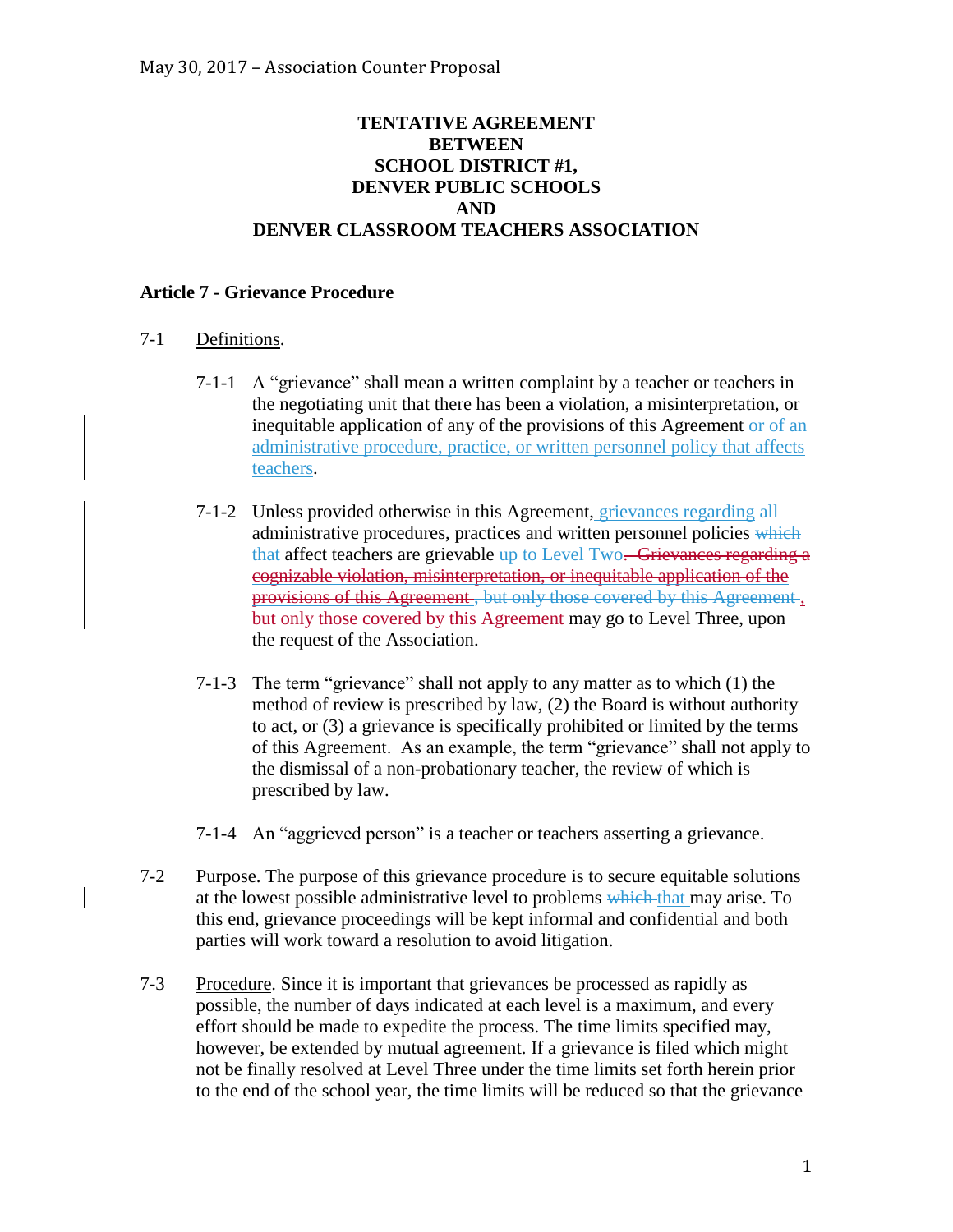procedure will be concluded prior to the end of the school year, or as soon thereafter as practicable.

Information. The Board agrees to make available to the aggrieved person and the aggrieved person's representative, all pertinent information not privileged under law, in its possession or control, and which is relevant to the issues raised by the grievance. The Association agrees to make available to the Board and its representatives, all pertinent information not privileged under law in its possession or control, and which is relevant to the issue raised by the grievant.

Timing. No grievance shall be recognized by the District or the Association unless it is presented at the appropriate levelLevel One within fifteen (15) school days after the aggrieved person knew, or should have known, of the act or condition on which the grievance is based. However, if the Association determines that a grievance affects a group of employees, the Association may submit the grievance in writing at Level Two. No grievance A class action grievance shall not be recognized at Level Two unless it is filed with the Department of Human Resources within at least twenty (20) school days after the act or condition upon which it is based occurred. Grievances not timely presented will be considered as waived.

- 7-3-1 Level One. A grievance first will be discussed with the aggrieved person's principal or immediate supervisor to attempt to resolve the matter informally, at which time the aggrieved person (1) may discuss the grievance personally, (2) may be accompanied by the Association's Representative, or (3) may request that the Association's Representative act on behalf of the aggrieved person. No written documentation of the grievance or administrative response will be required if the grievance is settled at Level One.
- 7-3-2 If the aggrieved person is not satisfied with the results of the informal conference, the aggrieved person may then file a grievance in writing on the proper form with the principal or supervisor within seven (7) school days. The grievance must refer to the specific Articles of the Agreement and explain how they were violated and indicate the reason why the Level One decision is unsatisfactory. The grievant will use the Grievance Disposition Form to file the grievance. The principal and the grievant shall sign the Grievance Disposition Form. The principal shall also have the opportunity to provide comment related to the Level One process on the Grievance Disposition Form. No additions to this form may be made after it has been signed by the grievant and the principal. The grievant shall send a copy of the Grievance Disposition Form to the Department of Human Resources and the Association. The Department of Human Resources will assign a tracking number to the grievance and distribute copies of the Grievance Disposition Form to the Instructional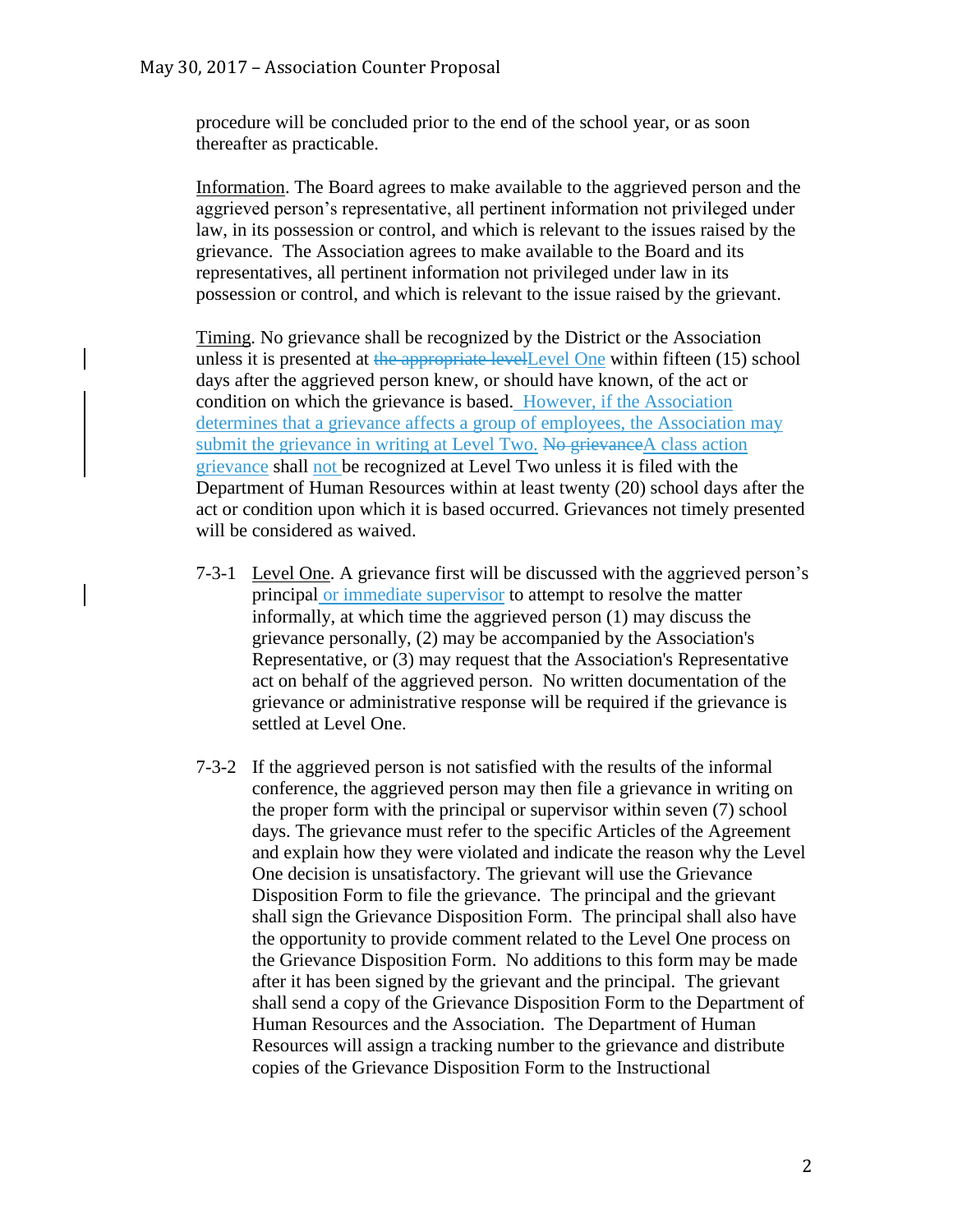Superintendent and the UniServ Director. All known documentation related to the grievance must be provided prior to the Level Two meeting.

- 7-3-3 Level Two. The Human Resources Director or Instructional Superintendent will go to the school with the appropriate Association Representative and meet with the teacher and principal to attempt to facilitate a resolution. Such meeting will take place within seven (7) school days after receipt of the written grievance by the Department of Human Resources. If there is an agreed-upon resolution to the grievance at this meeting, the resolution will be documented in writing and signed by both parties. The grievance will be closed and no continuation of said grievance will be allowed. If no resolution is reached, a District Representative will be responsible for providing a Level Two response on the merits of the grievance. The Level Two response will be forwarded to the DCTA for dissemination to the grievant. If the grievant is not satisfied with the response, the grievance response will be forwarded to the DCTA, Human Resources, Area Office and the principal. The Association's Grievance Board will decide if the matter will be continued to Level Three.
- 7-3-4 Upon request by the Association, grievances concerning an administrative transfer, Reduction in Building Staff (RIBS) or the recommendation by a principal for non-renewal of a probationary teacher shall be subjected to an expedited grievance procedure. The Level Two meeting will take place within seven (7) school days. Grievances concerning the recommendation by a principal for non-renewal of a probationary teacher will not be processed beyond Level Two.
- 7-3-5 Level Three. If the aggrieved person is not satisfied with the disposition of the grievance at Level Two, or if no decision has been rendered within ten (10) school days after the Department of Human Resources has conducted the Level Two meeting on the grievance, the aggrieved person may request that the Association submit the grievance to either arbitration or mediation. This request must be made within seven (7) school days of the Level Two disposition and a copy of the request provided to the Department of Human Resources. If the grievant wants to proceed with the Level Three and the Association deems the grievance meritorious, it may demand arbitration or request mediation within twenty-five (25) school days after the receipt of the aggrieved person's request. The arbitration demand/mediation request from the Association must be in writing and must indicate the reason the Level Two decision is unsatisfactory. The District will respond to the request for mediation within seven (7) school days.
	- 7-3-5-1 Mediation. If the Association and District agree to mediation, a mediator shall be selected from a permanent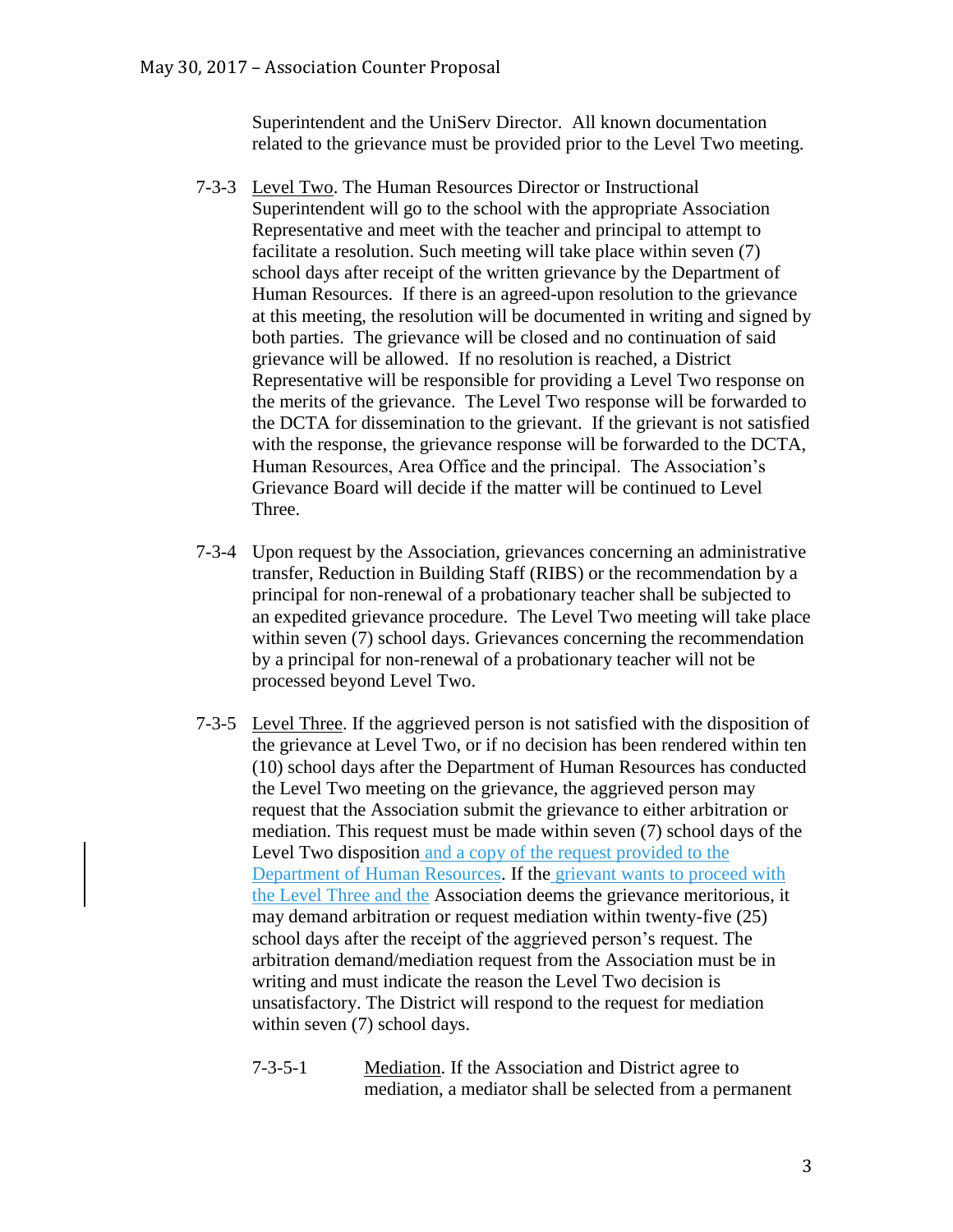panel of five (5) mediators jointly determined by the parties.

- 7-3-5-1-1 The mediator panel shall consist of mediators who are skilled in educational issues and shall be from the greater Denver Metropolitan area and shall include, but are not limited to, Federal Mediation and Conciliation Service and other mediation agencies.
- 7-3-5-1-2 A panel shall be selected and reviewed annually not later than July 1.
- 7-3-5-1-3 Unless otherwise agreed, the mediator shall be assigned based on a rotating system.
- 7-3-5-1-4 At the conclusion of the mediation process the parties will implement any action agreed to through the mediation process. If the mediation process is unsuccessful, the Association may demand Arbitration within seven (7) school days of the conclusion of mediation.
- 7-3-5-2 If the Association demands arbitration, the grievance is arbitrable, and the parties cannot agree on the choice of an arbitrator, the Association District either party may shall-submit a request to the American Arbitration Association for a list of seven (7) arbitrators skilled in arbitration of educational issues, with a copy to the DistrictAssociationother party. Within ten (10) school days of the receipt of a list, representatives of the Association and the District shall meet in person and alternately strike a name on the list. The last name remaining shall be appointed arbitrator.
- 7-3-5-2-1 Upon request by the Association, administrative transfer grievances shall be subject to expedited arbitration. If selected, applicable rules regarding expedited arbitration will be followed.
- 7-3-5-3 The arbitrator will have authority to hold hearings and make procedural rules.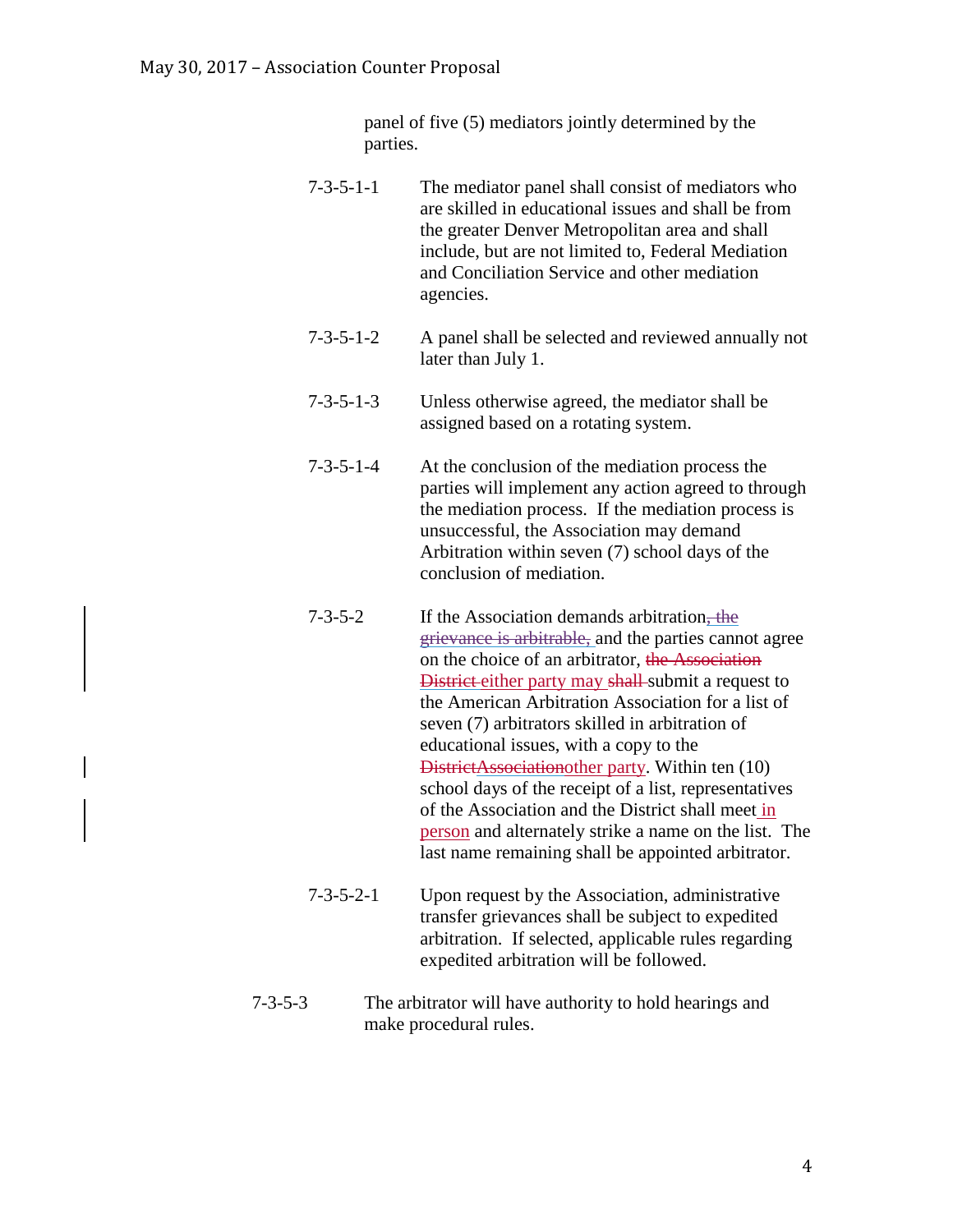- 7-3-5-4 All hearings held by the arbitrator shall be in closed sessions and no news releases shall be made concerning progress of the hearings.
- 7-3-5-5 A report will be issued within thirty (30) calendar days after the close of the hearing. The arbitrator shall have no power to add to, subtract from, disregard, alter, or modify, any of the terms of this Agreement.
- 7-3-5-6 The arbitrator's report shall be submitted in writing to the Board and the Association only, and shall set forth the arbitrator's findings of fact, reasoning, conclusions and recommendations on the issues submitted. The arbitrator's recommendations shall be consistent with law and with the terms of this Agreement. The arbitrator's report shall be advisory only, not binding on the Board or the Association.
- 7-3-5-7 Within seven (7) school days, after receiving the report of the arbitrator, the Board's designee and the Association's designee will meet to discuss the report and each designee will simultaneously notify the other on whether each intends to recommend to their respective Boards the acceptance or rejection of the Arbitrator's report. The Association will be given the opportunity to respond in writing to the Board concerning the arbitrator's recommendation. The Board will review and consider any response by the Association and shall accept or reject the report of the arbitrator not later than thirty (30) calendar days (not counting July) after receipt of the arbitrator's report. No public release may be made until after the next legislative meeting of the Board.
- 7-3-5-8 Within five (5) school days after receiving the Board's official action on the arbitrator's report, the Board's designee and the Association's designee will meet to discuss the action of the Board.
- 7-3-5-9 The costs for the services of the arbitrator or mediator, including per diem expenses, if any, plus actual and necessary travel and subsistence expenses, shall be shared equally by the District and Association. The party who cancels a scheduled arbitration will pay the full cost of any fees assessed by the arbitrator.
- 7-3-5-10 Any party may request an official stenographic record of the testimony at the hearings. The party requesting shall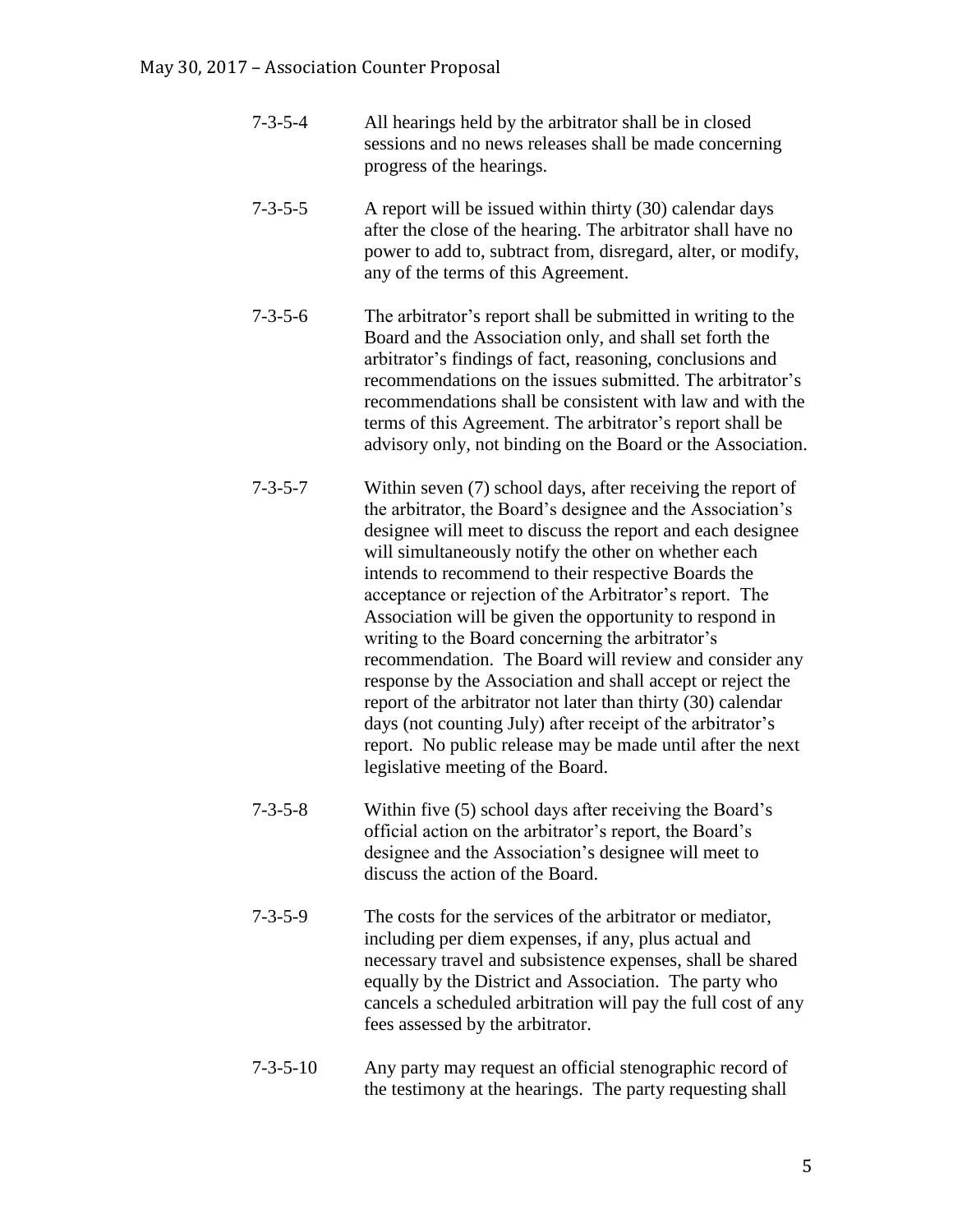pay the costs. If the other party requests a copy of the record, it shall share the entire cost of making the stenographic record.

7-3-5-11 In appropriate cases, both parties may agree to follow the expedited rules and procedures of the American Arbitration Association in processing any grievance at Level Three, except that the Arbitrator shall always be chosen pursuant to Article 7-3-5-2.

## 7-4 Rights of Teachers to Representation.

- 7-4-1 Neither the District nor any member of the Association shall take reprisals affecting the employment status of any teacher, any party in interest, any Association Representative or any other participant in the grievance procedure by reason of such participation.
- 7-4-2 All teachers who file a grievance shall do so with full knowledge and assurance that they will be represented solely by the Association and/or the Association's designee(s) at all levels and steps and proceedings of the grievance procedure, except that the aggrieved teacher may decline representation at Level One.
	- 7-4-2-1 No aggrieved teacher may be represented by a representative or officer of any teacher organization other than the Association.
	- 7-4-2-2 Level One representation will normally be provided by the Association's building-level Grievance Representative and/or Association Representative.
- 7-4-3 When Level Three hearings are held, all witnesses who are District employees shall be summoned by the Department of Human Resources. The Association and the District will mutually exchange written witness lists at least two (2) days in advance of the hearing.
- 7-5 Miscellaneous. If the time limits for processing a grievance are not met by the administrator responding to the grievance, the grievance may be moved to the next level at the request of the aggrieved, or upon request of the Association, the Superintendent or his designee will review with the responding administrator the reason why the time limits were not met and any extenuating circumstances therefore. The Department of Human Resources may take appropriate action on whether to grant the grievant's requested remedy based on its review of the situation.